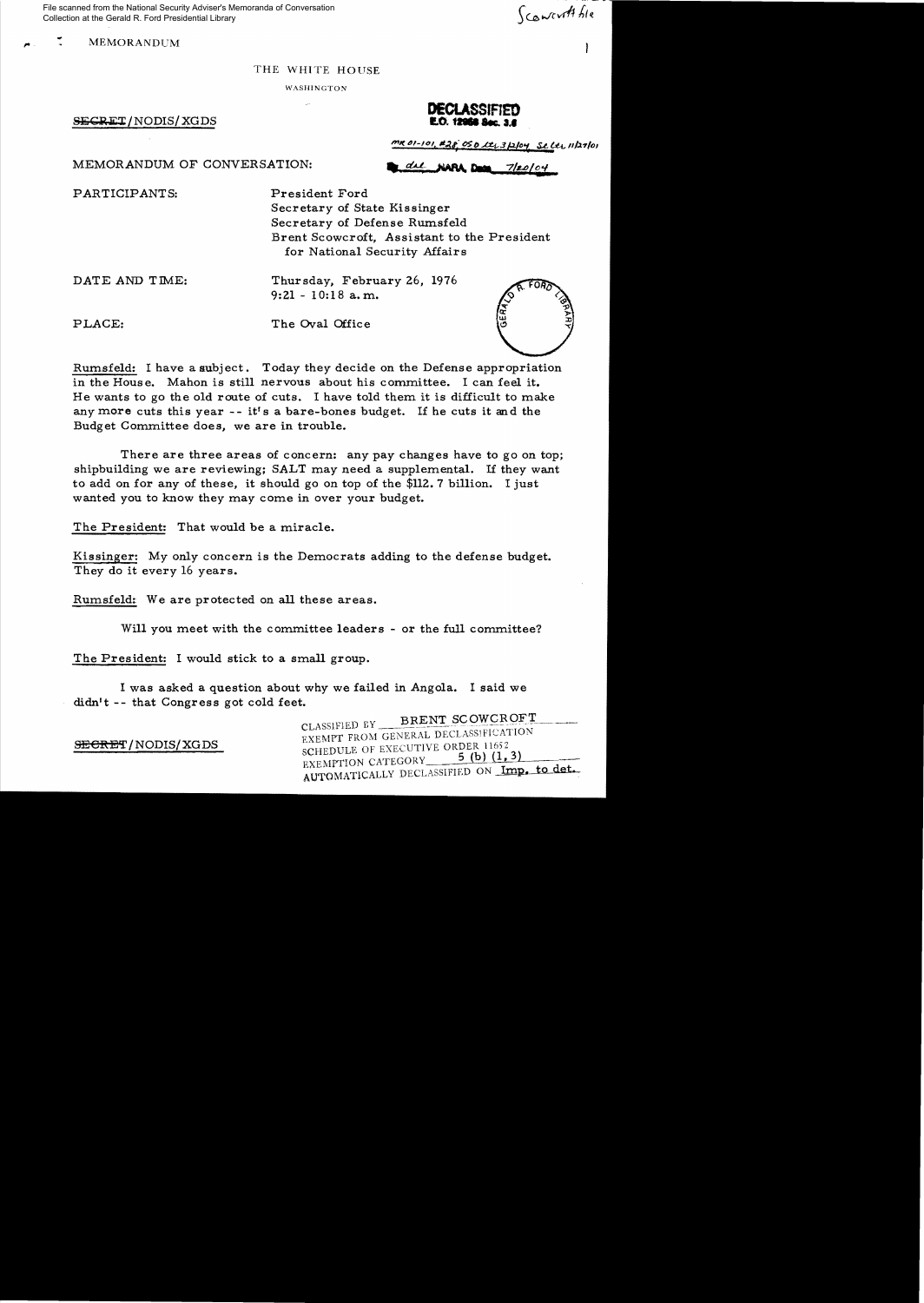[Discussion of Angola/Cuba.]

How about this Cuban overflight?

Scowcroft: It's a civil airline flight to Canada.

The President: Stop it. There will be no Cuban overflights.

Scowcroft: We'll have to stop our overflights over Cuba.

The President: That's all right, I don't want it.

What is this about Jordan and Syria getting closer?

Kissinger: It is true. We are losing our position.

[Discussed developments, including Rabin saying he wanted a crisis with Syria in November. ]

Our plan was to consult with Sadat privately and let him sell it as a peace plan to the other Arabs. Now the Israelis have put it in the papers. Rabin has totally blown our chances now that it is an Israeli public proposal. We maybe should go out with our own peace plan and let the Jews scream. If a crisis comes, we should announce a settlement plan within the first couple of days of the conflict.

[Some discussion of the impact of the Cuban adventure in Angola and need for contingency planning for Cuba and the Middle East].

Rumsfeld: [Discussed his trip to the Middle East. It was agreed he would go in June to Saudi Arabia, Jordan, Egypt and Israel].

[Discussion of contingencies regarding moves against Rhodesia/ Namibia].

Kissinger: If they move in Rhodesia, I would hit the Cubans hard and then enforce majority rule in Rhodesia to show that it wasn't our aim to prop up the white regime.

Rumsfeld: I think we've got to get our act together beforehand. Get the Hill behind us.



 $BEGREF/NODIS/XGDS$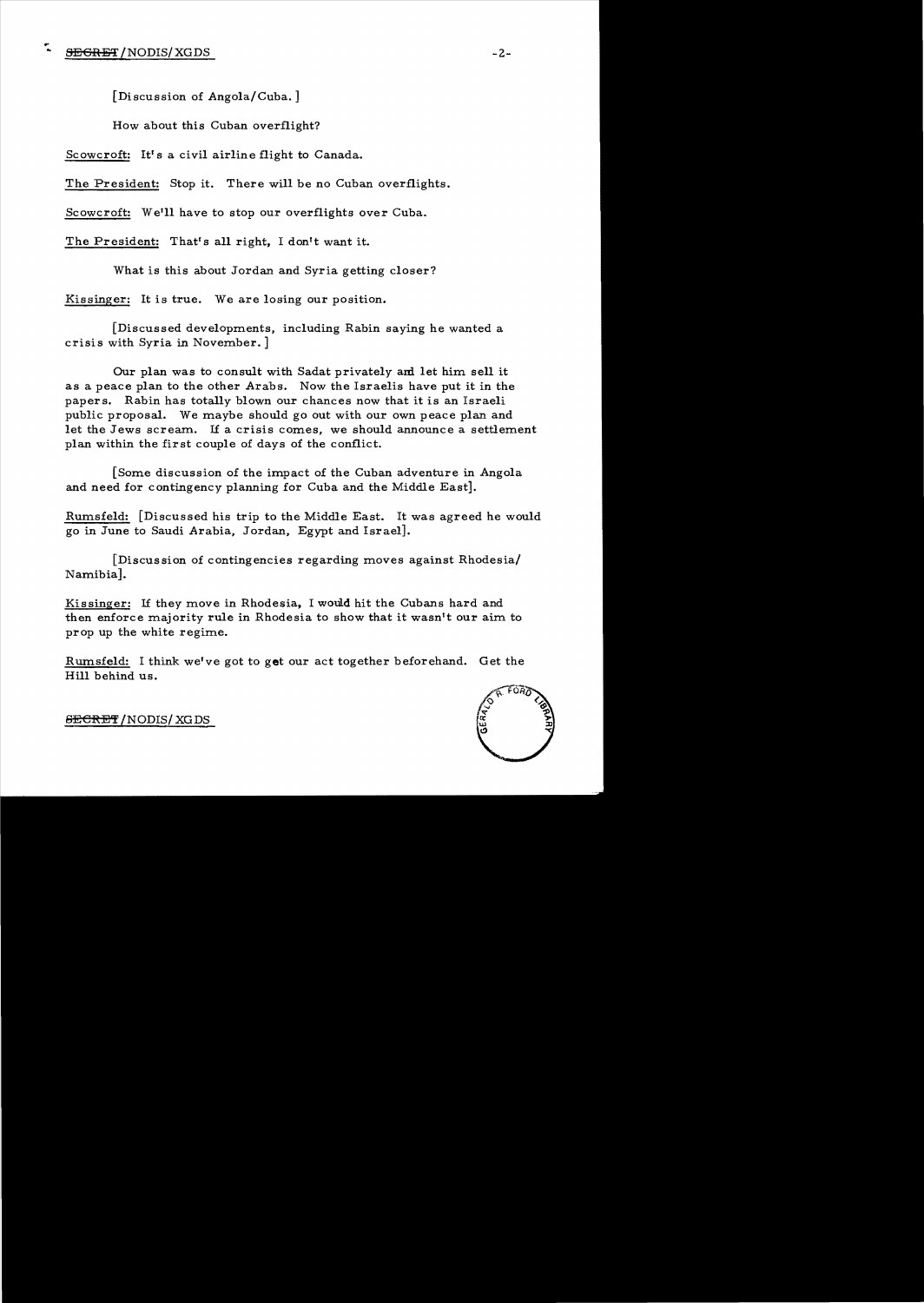## $\sim \frac{\text{SEGREFT}}{3}$

[Discussion of being sweet or tough on Congress. Don wants to be sweet -- the President tough. ]

I would like McAuliffe for ISA. I know he is an FSO, but I really need someone. Jordan canft do it.

Kissinger: It's okay with me.

The President: I have no objection.

Rumsfeld: About unionization of the armed forces. Thurmond is proposing legislation. I don't want to unify the unions on this.



SEGRET/NODIS/XGDS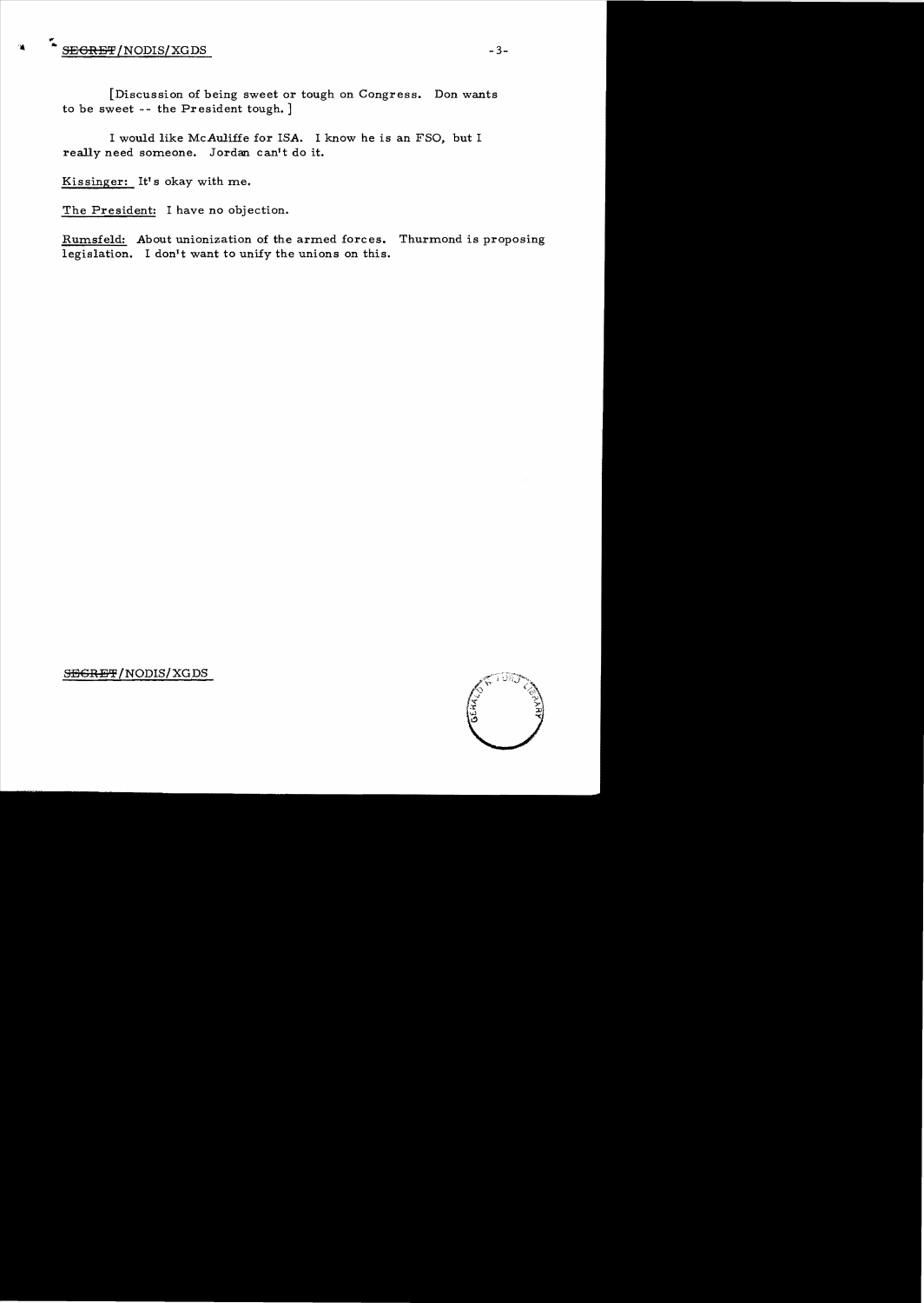I to to FAR and let calme my Return a explorer  $\sqrt{P/K/R}$  26 Feb 76  $9^{21} - 10^{15}$  and R Ahme a subject today is Depopper in Gones. Muhm is more du l'his crite - dan Aubut He wentstops coll untig unto. I have Told them it is obj this just it is bare bous hulyto If he wasts it in budget counter does, we are in tisures. There are Zonias of concern? any pay changes? host jo on top; ship bandaling we are university; Salt my nucle regionated, of they creat to addan faiand thee, it shoed good to 12.2. fort wonted you to know they may carre in one. your bulget P. That wedd be a minale K My only essuain is a Dennes condition de clip bondpet-thought her 16 year. R ver au prétend en autorise au com full crather P Jim de stikte a somell pour, derne askelæ prostre almos utry me /arkel m Anyola, I will we dedn't - that cannot be pot will fut Has (Descension of Edmysolar Somton) Home about this Cuban anophypt. S (Described what hypoxed) P Stop it, Time will be an Certain anythypts S We'll hardto stop om anybusth P That's all right, delmit wont it. What is this club ferture syria pettin close Caromosel derprents, including Ren = saying le voutre a crois es syria en ha) Our plan não à consult of Saket puntoa, AUTHORITY  $\beta$  ml  $ol-101$ ,  $\neq$  29;  $050$ ,  $t\tau$ ,  $3/12/14$ ,  $5t\tau$ ,  $t\tau$ ,  $1/27/10$ 14 LAM RILE, DATE 1/29/04